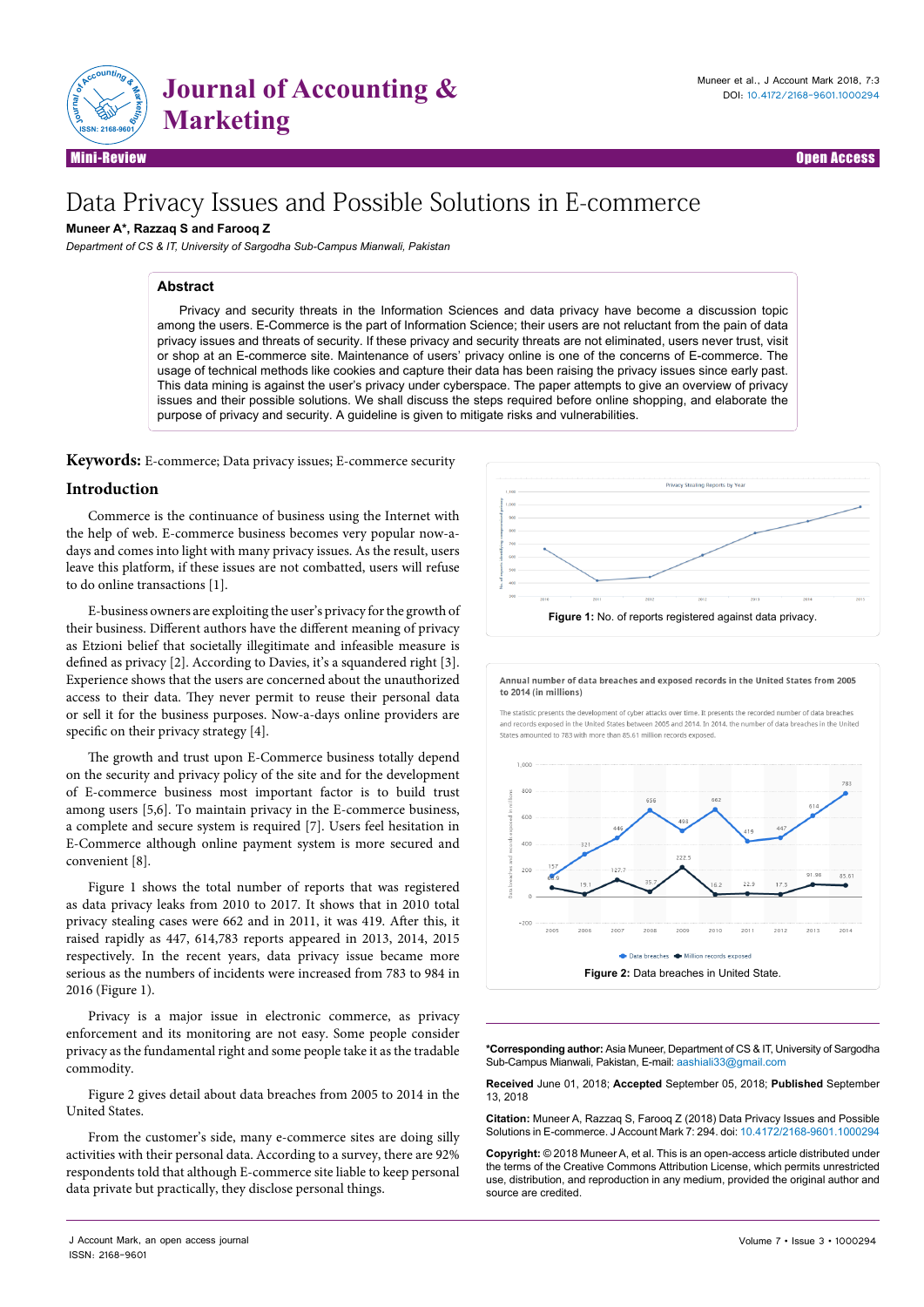#### **Social and business issues**

Privacy is a sensitive issue in the business context. We discuss privacy on the basis of technical issues and consumers' concerns. To capture data using digital systems and new computational techniques for data mining are easier. E-commerce sites are collecting the high amount of data related to customer preference, their buying patterns and the things they search at high volume [9]. Business analysts are using this data for the personalization of a customer's experience and for the improvement of e-site.

#### **Use of personal data**

- 1. The user's data is reuse for finding sales to existing customers and to know their interest patterns.
- 2. This data is used for aggregation and resale

From the customer's side, many e-commerce sites are doing silly activities with their personal data. According to a survey, there are 92% respondents told that although E-commerce site liable to keep personal data private but practically, they disclose personal things.

#### **Kinds of privacy concerns**

- 1. Consumers are concerned about unauthorized access due to security breaches.
- 2. They are concerned about secondary use the reuse of their personal data such as sharing the data with third parties.

# **Data Privacy Issue**

In the following section, we are presenting some of the data privacy issues, and attacking mechanism in relation to E-commerce.

#### **Intellectual property re-selling**

E-commerce business providers are freely resale the intellectual property of their customers. This is also an issue of the privacy of the individual using online trading sites and sharing their personal stuff without knowing the reselling rights.

#### **Web activity correctness**

E-commerce providers have no means to monitor the malicious web activities and its consequences.

# **Integrity of server machine**

The E-commerce sites are not providing the mechanism for the client to verify the integrity of server machine.

# **Buyer' stricking**

Social engineering techniques are used for the tricking of the shopper to get the maximum benefit of the under attacking system. The attackers gathers the credential details and use these against the online activities of the victim such as, asking about the user's favorite book is a common challenge question used by various sites for authentication and login to the account. If one of these sites is tricked into giving away a password after the challenge question is given, then the shopper used the same logon ID and password on other sites and possibly the site will be taken down.

# **Snooping the buyer's computer**

One of the easiest way to get the control over the client credentials is to get the control over the computer of the online e-commerce user.

As millions of computers are connected to the Internet every minutes and many of the user are unaware of the security feature and network vulnerabilities. Moreover, software and hardware vendors are not paying enough attention to guide about the security concerns of the devices and system, they are using. In this environment, it's very easy to snoop the computer of the e-commerce client.

## **Sniffing the network**

Network sniffing is the attentive monitoring of the data between the shopper's computer and the server of hosting company. The attacker collects data about the buyer or steals personal information including credit card numbers, personal interest, buying pattern and etc.

#### **Passwords guess**

The guess about the user's password is in common practice. The password guess results the successful output using manual and automatic mechanisms. Manual method is more hard and has less success rate, and only result positive, when the attacker have the good knowledge about the victim as what are their liking, basic information about his/her family name, or the unique pattern the victim commonly uses. The automated method are quite fast, has high success rate and easy to perform. Many techniques including dictionary attack, and other tool exists that helps the attacker to guess the user ID/password combination.

# **Factors Affecting E-commerce Security**

# **Role of computer auditing and log files**

The role of log files and computer auditing is significant in e-commerce security as it stores all the data about the network activity. In the log files, a computer auditing program tracks the network activities including the files details such as, copied, moved, downloaded, or deleted; all successful and unsuccessful login attempts.

All the real-time online auditing of active Internet transactions is easily managed using the embedded audit modules. These audit modules are then further configured to some security measurement tool to evaluate the control risk. If any unusual activity is encounter, these log files automatically generate an alert, and send the report to the auditor for review [4].

# **Data Protection and Security**

For the protection of data privacy, following steps are essential.

# **Alter password quickly**

There are many chances to cheat the online users using some tactic. For the protection of privacy of user's data, online users must follow the practice to change the password quickly.

#### **Avoid the same password at multiple sites**

Never use a password which is already in use. Many E-Commerce site users use the same password for multiple E-Commerce sites. This gives a chance to access their account if anyone gets their account credentials from any other site.

# **Use the service of FAQs**

An attentive study of FAQs is helpful before starting online process. Before placing the order, one should at least read FAQs for a lot of information which the user may not be aware.

Page 2 of 3